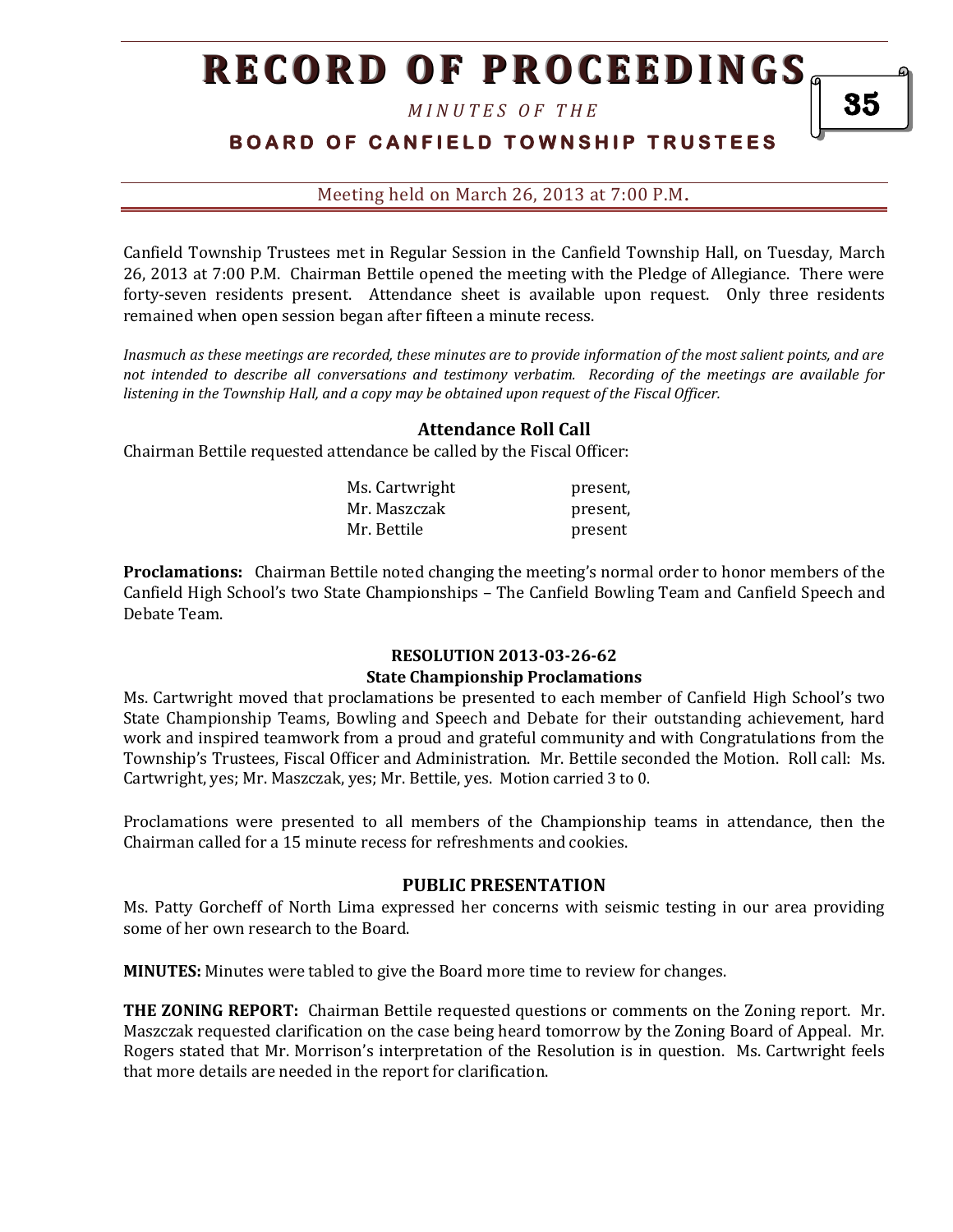*M I N U T E S O F T H E* 

## **B O A R D O F C A N F I E L D T O W N S H I P T R U S T E E S**

## Meeting held on March 26, 2013 at 7:00 P.M**.**

Ms. Cartwright noted that under item number three of the report, when we have good weather, permits are taken out, but it doesn't necessarily mean that the construction will start, therefore it's hard to compare one year to another to determine if we are ahead within a year. The report was accepted as presented.

**ADMINISTRATOR/ROAD SUPERINTENDENT REPORT:** Chairman Bettile requested questions or comments on the Administrator/Road Superintendent report. Mr. Bettile asked about the proposal from Eclipse on the trees for Indian Run Phase V and Mr. Rogers updated the Board.

Mr. Bettile requested and was updated on the current paving program by Mr. Rogers. The Township will have a joint paving program with Boardman & Austintown with Boardman taking the lead. Mr. Bettile stated that by the next meeting, we should know what streets will be in the program. Gibson Road was discussed at length. The report was accepted as presented.

**FISCAL OFFICERS REPORT:** Chairman Bettile called on the Fiscal Officer, Carmen I. Heasley, to present the financials and she did so in detail. Ms. Heasley explained a printer problem which caused two warrants to be printed with odd amounts and x's for vendors. Neither she nor anyone associated with UAN could explain why this occurred. The warrants will be off by two numbers for this report only. Fiscal Officer explained the signature form that was with the Warrants. She explained that the form is only to confirm that they did receive the reports. [Later it was learned that the report titles were not the same as the reports received. Fiscal Officer will change the reports to agree with the proper names of each report.]

## **UNFINISHED BUSINESS RESOLUTION 2013-03-26-63 Township's Community Park Mowing Contract**

Mr. Maszczak moved to accept the best low bid for the Township Community Park's lawn mowing maintenance from Easton Lawn Service for the areas included in the bid package: area #1 located on the South side of Herbert Road at a cost of \$200.00 per cut and area #2 located on the North side of Herbert Road at a cost of \$500.00 per cut for the year 2013. Mr. Bettile seconded the Motion. Discussion: Ms. Cartwright noted that we have always specified how many cuts, and Mr. Bettile noted that it is specified in the contract. Ms. Cartwright stated that it should be in the resolution as to how many cuts we anticipate. Mr. Bettile noted that it varies year to year. Fiscal Officer noted that work cannot start until a purchase order is opened. Mr. Bettile stated that he anticipated twenty-six cuts in area #1 and fourteen cuts in area #2. [Area #1 - \$5,200.00 and Area #2 - \$7,000.00 or a total of \$12,200.00.] Roll call: Ms. Cartwright, yes; Mr. Maszczak, yes; Mr. Bettile, yes. Motion carried 3 to 0.

## **Township's Community Park Fertilization Contract**

Ms. Cartwright moved to accept the best low bid for the fertilization maintenance from Western Reserve Landscaping for \$745.00 per treatment at the Township's Community Park on the South side of Herbert Road for the year 2013. Mr. Bettile seconded the Motion. Discussion: Ms. Cartwright noted that the number of treatments must be in the resolution. Mr. Bettile again noted that it's in the contract. Ms. Cartwright repeated that it must be in the resolution. Mr. Rogers stated that it was based on four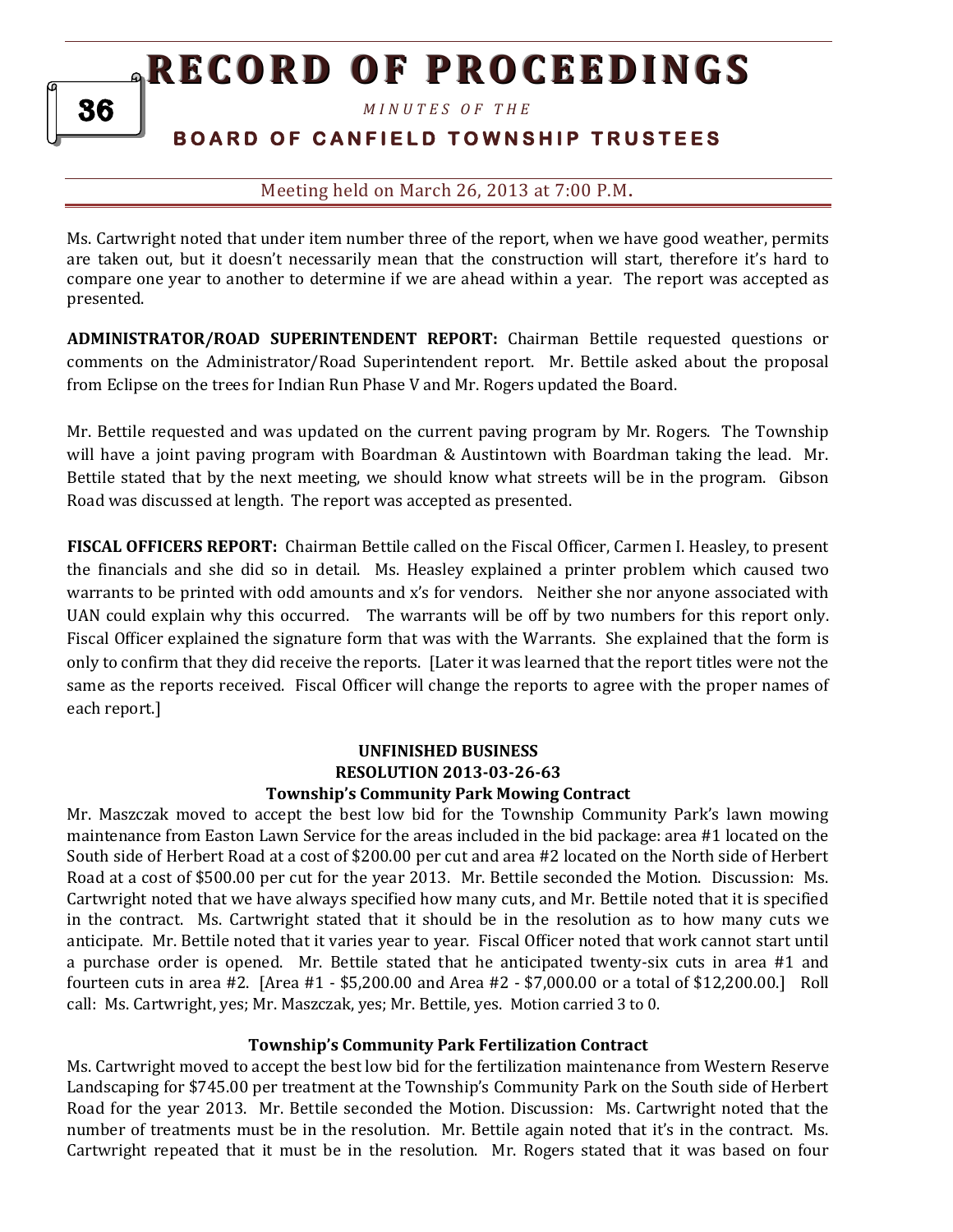*M I N U T E S O F T H E* 

**BOARD OF CANFIELD TOWNSHIP TRUSTEES** 

Meeting held on March 26, 2013 at 7:00 P.M**.**

treatments on a five treatment season and the fields were to be done twice. Ms. Cartwright suggested tabling the Motion until we have exact numbers. Motion was tabled.

#### **NEW BUSINESS RESOLUTION 2013-03-26-64 Warrant Payments**

Mr. Maszczak moved to approve Warrants #8670 thru #8715 including electronic payments #59-2013 thru #71-2013 in the total amount of \$61,876.12 as general & payroll obligations of the Township. The Motion was seconded by Ms. Cartwright. Roll call: Ms. Cartwright, yes; Mr. Maszczak, yes; Mr. Bettile, yes. Motion carried 3 to 0.

#### **RESOLUTION 2013-03-26-65 Purchase Order**

Ms. Cartwright moved to approve purchase order PO 36-2013 in the amount of \$12,067.25 for the purpose of encumbering the funds of the Township to purchase additional salt to meet our contractual agreement. The Motion was seconded by Mr. Bettile. Roll call: Ms. Cartwright, yes; Mr. Maszczak, yes; Mr. Bettile, yes. Motion carried 3 to 0.

## **RESOLUTION 2013-03-26-66 Vactor Truck Maintenance**

Mr. Maszczak moved to approve Jack Doheny Supplies Inc. to perform the 500 hour service maintenance to the Vactor truck at a price not to exceed \$2,100.00. The Motion was seconded by Mr. Bettile. Discussion: Ms. Cartwright noted discussion with Mr. Burkett, advising that the Public Works Dept did some of the service maintenance work themselves thus saving money for the Township and only sends vehicles out when they are unable to do the work. Roll call: Ms. Cartwright, yes; Mr. Maszczak, yes; Mr. Bettile, yes. Motion carried 3 to 0.

## **RESOLUTION 2013-03-26-67**

## **Mahoning County Solid Waste Management District Plan**

Ms. Cartwright moved to approve and support the Mahoning County Solid Waste Management Plan ratification as follows:

WHEREAS, Ohio Revised Code Section 3734.55 (B) states that within ninety (90) days after receiving a copy of the draft plan, each board of county commissioners and each legislative authority is required to either approve or disapprove the draft plan and issue a resolution or an ordinance stating that decision; and,

WHEREAS, each board of county commissioners and legislative authority must then deliver a copy of its resolution or ordinance to the policy committee at the Mahoning County Solid Waste Management District, Oakhill Renaissance Place, Suite 330, 345 Oakhill Ave., Youngstown, Ohio 44502. Issuance and delivery of the resolution or ordinance must both occur within the ninety day time period. The